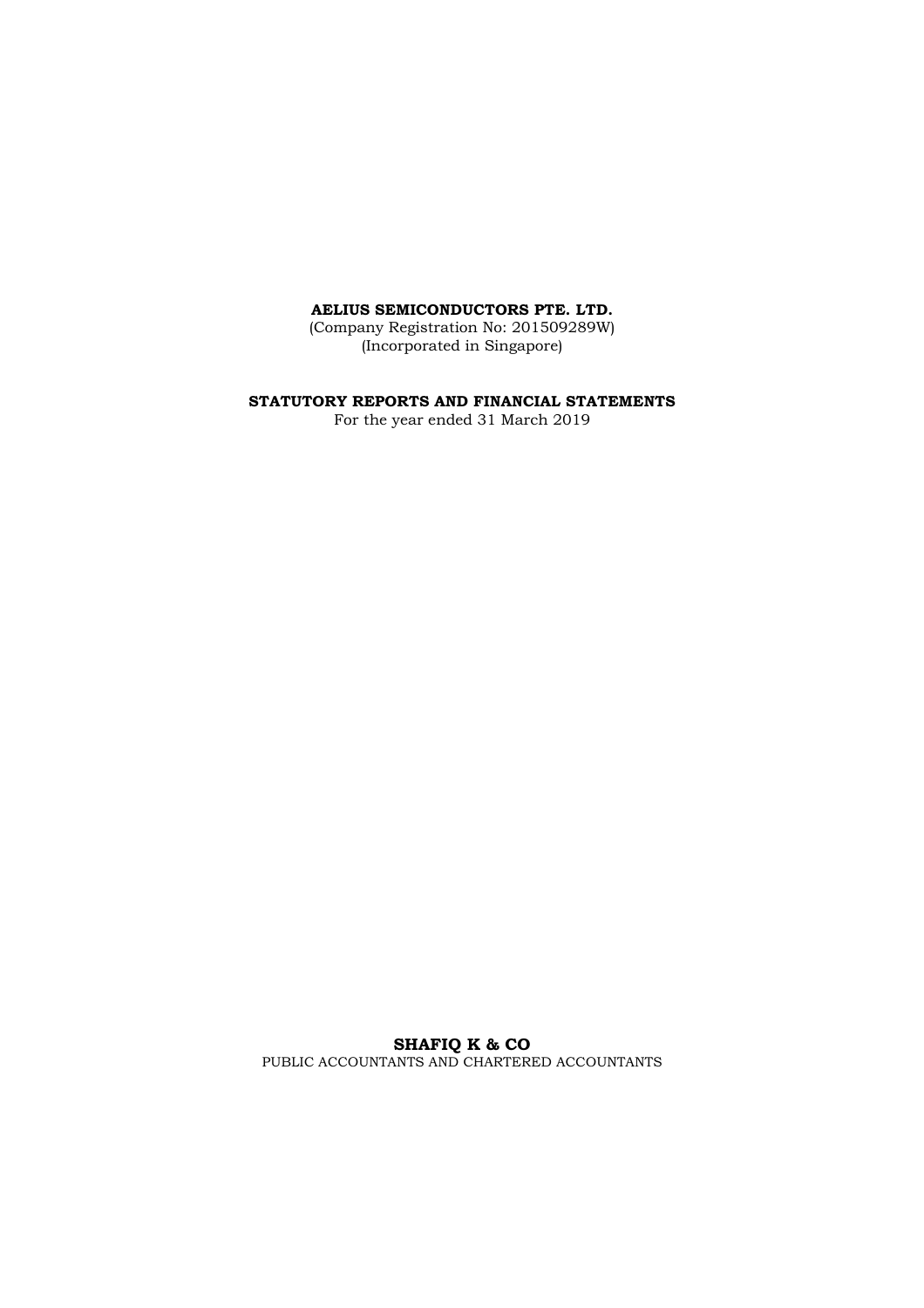(Company Registration No. 201509289W)

### **DIRECTORS' STATEMENT AND FINANCIAL STATEMENTS YEAR ENDED 31 MARCH 2019**

## **CONTENTS**

|                                   | Page    |
|-----------------------------------|---------|
| Directors' Statement              | $1 - 2$ |
| Independent Auditors' Report      | $3 - 5$ |
| Statement of Financial Position   | 6       |
| Statement of comprehensive Income | 7       |
| Statement of changes in Equity    | 8       |
| Cash Flow Statement               | 9       |
| Notes to the Financial Statements | 10 - 16 |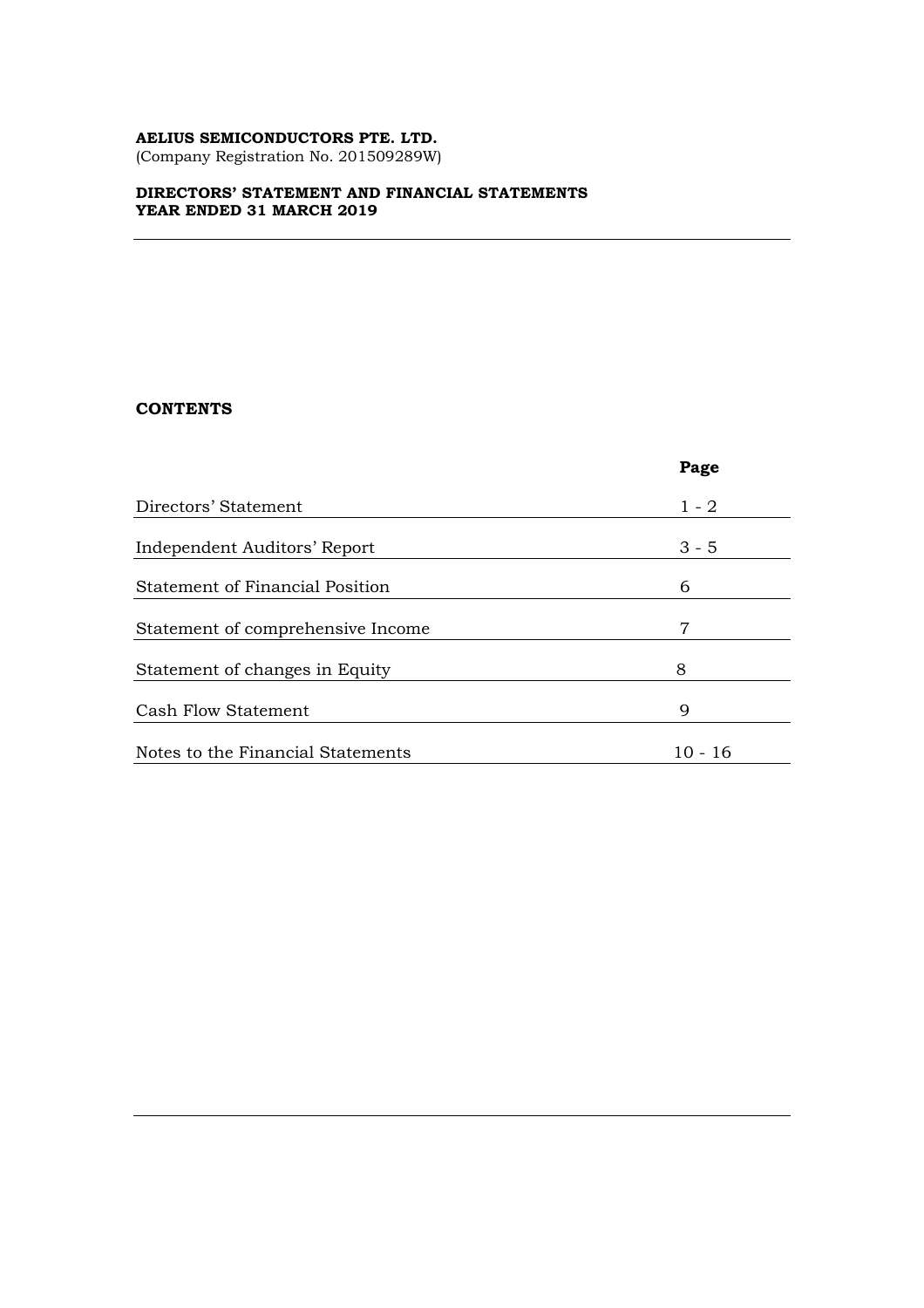(Company Registration No. 201509289W)

#### **DIRECTORS' STATEMENT**

The directors are pleased to present their statement to the members together with the audited financial statements of Aelius Semiconductors Pte. Ltd. (the company) for the financial year ended 31 March 2019.

### **1. OPINION OF THE DIRECTORS**

In the opinion of the directors,

- (i) the financial statements of the Company are properly drawn up in accordance with the provisions of the Singapore Companies Act, Cap. 50 (the "Act") and Singapore Financial Reporting Standard for Small Entities so as to give a true and fair view of the financial position of the Company as at 31 March 2019 and the financial performance, changes in equity and cash flows of the Company for the financial year ended on that date; and
- (ii) at the date of this statement there are reasonable grounds to believe that the Company will be able to pay its debts as and when they fall due.

## **2. DIRECTORS**

The directors of the company in office at the date of this statement are:-

Bhumireddy Malla Reddy Buddharaju Lakshmi Narayana Raju Mohan Perugupalli

#### **3. ARRANGEMENTS TO ENABLE DIRECTORS TO ACQUIRE BENEFITS BY MEANS OF THE ACQUISITION OF SHARES AND DEBENTURES**

Neither at the end of the financial year nor at any time during the financial year did there subsist any arrangement whose object is to enable the directors of the company to acquire benefits by means of the acquisitions of shares or debentures in the company or any other body corporate.

#### **4. DIRECTORS' INTEREST IN SHARES AND DEBENTURES**

None of the directors, who held office at the end of the financial year had, any interest in shares of the company and related corporations except as follows:

|                                                                         | No. of Ordinary Shares |                          |  |
|-------------------------------------------------------------------------|------------------------|--------------------------|--|
| Holding Company<br>Astra Microwave Products Limited<br>Name of Director |                        | At 1.4.2018 At 31.3.2019 |  |
| Bhumireddy Malla Reddy                                                  | 470,526                | 10,235                   |  |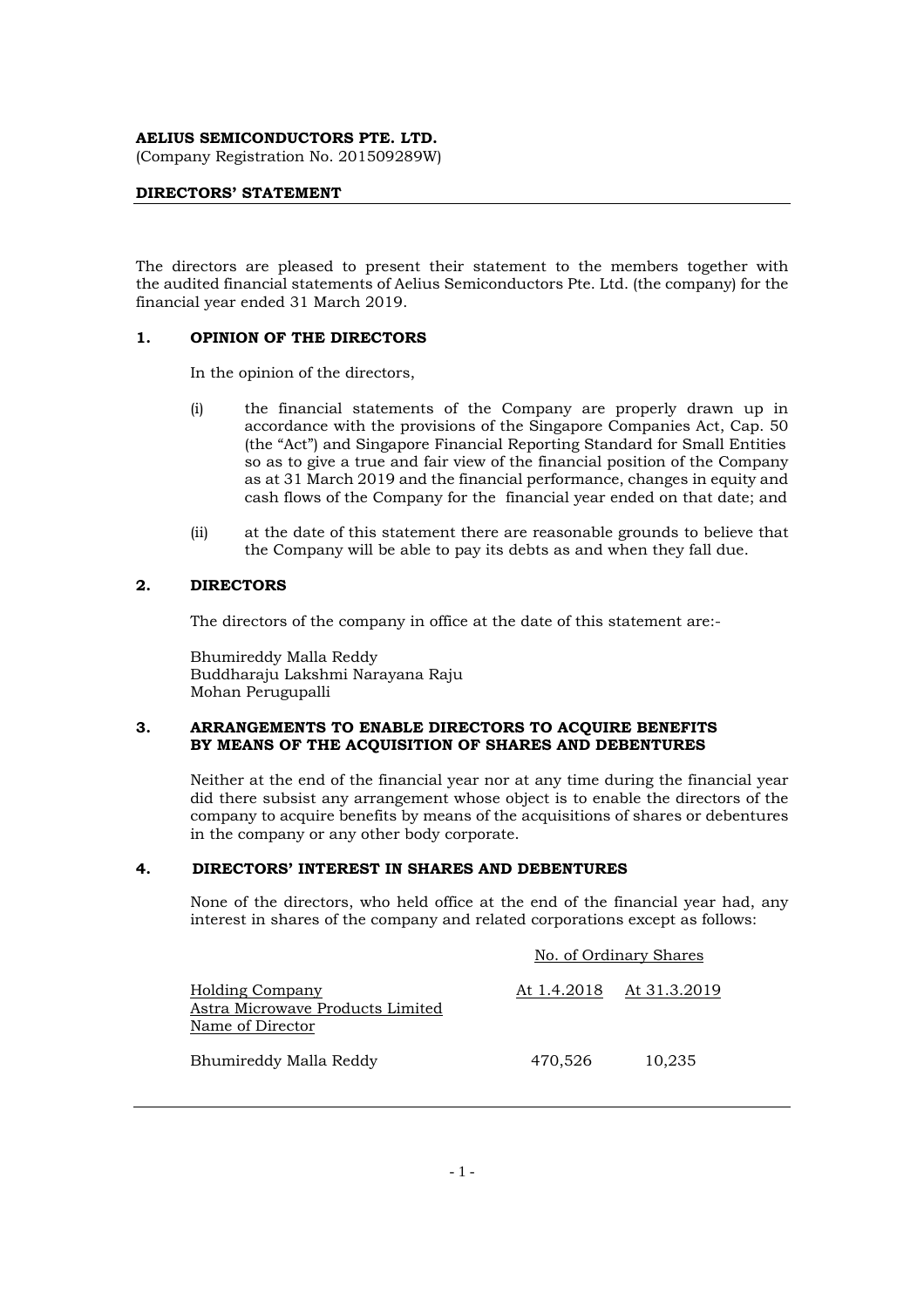## AELIUS SEMICONDUCTORS PTE. LTD. (Company Registration No. 201509289W)

## DIRECTORS' STATEMENT

#### $5<sub>1</sub>$ OPTIONS

There were no options granted during the financial year to subscribe for unissued shares of the company.

No shares have been issued during the financial year by virtue of the exercise of options to take up unissued shares of the company.

There were no unissued shares of the company under option at the end of the

#### б. **AUDITORS**

Shafiq K & Co have expressed their willingness to accept reappointment as

 $-2-$ 

On Behalf of Board of Directors

BHUMIREDDY MALLA REDD DIRECTOR

Singapore, 30 April 2019

MOHAN PERUGUPALLI DIRECTOR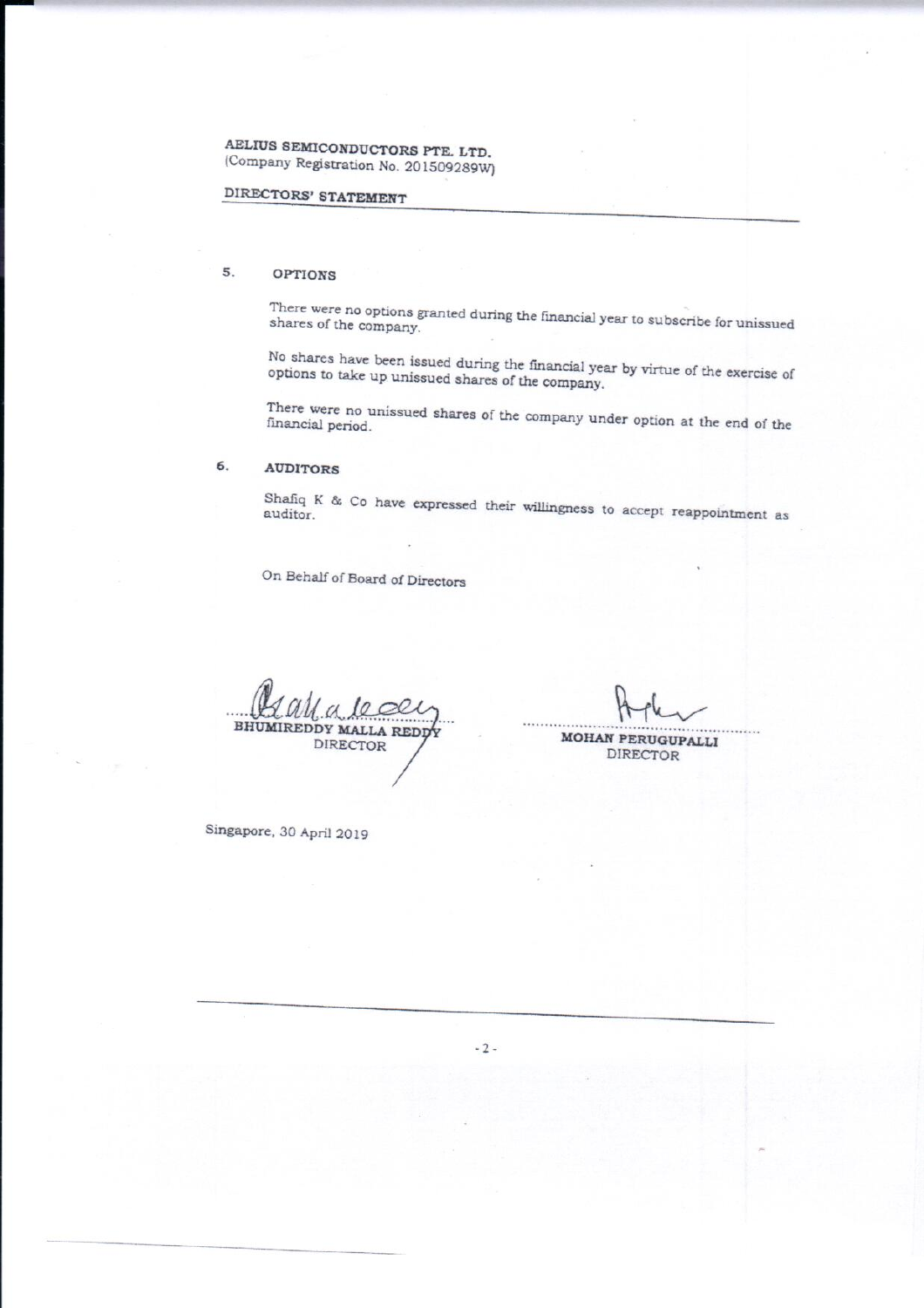# **SHAFIQ K & CO**

(Registration No. S98PF0632D) PUBLIC ACCOUNTANTS AND CHARTERED ACCOUNTANTS 141 MIDDLE ROAD, #06-07A GSM BUILDING, SINGAPORE 188976 TEL: 6336 1025 FAX: 6336 0650 EMAIL: shafiq@shafiqkco.com

#### **INDEPENDENT AUDITORS' REPORT**

#### **TO THE SHAREHOLDERS OF AELIUS SEMICONDUCTORS PTE. LTD.**

#### **Report on The Audit of The Financial Statements**

#### **Opinion**

We have audited the financial statements of Aelius Semiconductors Pte. Ltd. (the Company), which comprise the statement of financial position as at 31 March 2019, and the statement of comprehensive income, statement of changes in equity and statement of cash flows for the year then ended, and notes to the financial statements, including a summary of significant accounting policies.

In our opinion, the accompanying financial statements are properly drawn up in accordance with the provisions of the Companies Act, Chapter 50 (the Act) and Singapore Financial Reporting Standard for Small Entities (SFRS) so as to give a true and fair view of the financial position of the Company as at 31 March 2019 and of the financial performance, changes in equity and cash flows of the Company for the year ended on that date.

#### **Basis for Opinion**

We conducted our audit in accordance with Singapore Standards on Auditing (SSAs). Our responsibilities under those standards are further described in the Auditor's Responsibilities for the Audit of the Financial Statements section of our report. We are independent of the Company in accordance with the Accounting and Corporate Regulatory Authority (ACRA) Code of Professional Conduct and Ethics for Public Accountants and Accounting Entities (ACRA Code) together with the ethical requirements that are relevant to our audit of the financial statements in Singapore, and we have fulfilled our other ethical responsibilities in accordance with these requirements and the ACRA Code. We believe that the audit evidence we have obtained is sufficient and appropriate to provide a basis for our opinion.

#### **Other information**

Management is responsible for the Directors' Statement.

Our opinion on the financial statements does not cover the Directors' Statement and we do not express any form of assurance conclusion thereon.

In connection with our audit of the financial statements, our responsibility is to read the other information and, in doing so, consider whether the other information is materially inconsistent with the financial statements of our knowledge obtained in the audit or otherwise appears to be materially misstated. If, based on the work we have performed, we conclude that there is a material misstatement of this other information, we are required to report that fact. We have nothing to report in this regard.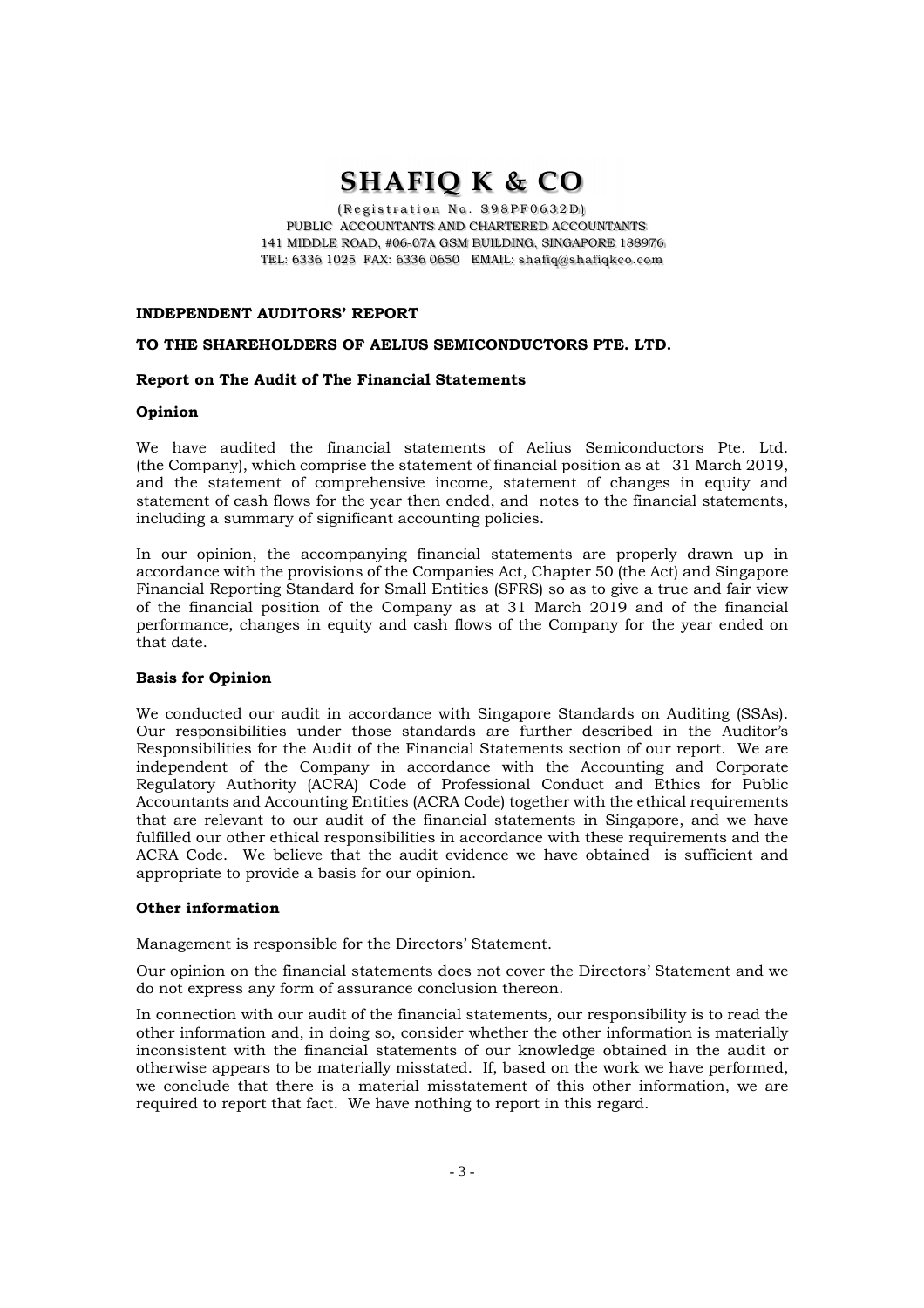# **SHAFIQ K & CO**

(Registration No. S98PF0632D) PUBLIC ACCOUNTANTS AND CHARTERED ACCOUNTANTS 141 MIDDLE ROAD, #06-07A GSM BUILDING, SINGAPORE 188976 TEL: 6336 1025 FAX: 6336 0650 EMAIL: shafiq@shafiqkco.com

#### **INDEPENDENT AUDITORS' REPORT**

#### **TO THE SHAREHOLDERS OF AELIUS SEMICONDUCTORS PTE. LTD.**

(Continue from Page 3)

#### **Responsibilities of Management and Directors for the Financial Statements**

Management is responsible for the preparation of financial statements that give a true and fair view in accordance with the provisions of the Act and Singapore Financial Reporting Standard for Small Entities (SFRS), and for devising and maintaining a system of internal accounting controls sufficient to provide a reasonable assurance that assets are safeguarded against loss from unauthorised use or disposition; and transactions are properly authorised and that they are recorded as necessary to permit the preparation of true and fair financial statements and to maintain accountability of assets.

In preparing the financial statements, management is responsible for assessing the Company's ability to continue as a going concern, disclosing, as applicable, matters related to going concern and using the going concern basis of accounting unless management either intends to liquidate the Company or to cease operations, or has no realistic alternative but to do so.

The directors' responsibilities include overseeing the Company's financial reporting process.

#### **Auditors' Responsibilities for the Audit of the Financial Statements**

Our objectives are to obtain reasonable assurance about whether the financial statements as a whole are free from material misstatement, whether due to fraud or error, and to issue an auditor's report that includes our opinion. Reasonable assurance is a high level of assurance, but is not a guarantee that an audit conducted in accordance with SSAs will always detect a material misstatement when it exists. Misstatements can arise from fraud or error and are considered material if, individually or in the aggregate, they could reasonably be expected to influence the economic decisions of users taken on the basis of these financial statements.

As part of an audit in accordance with SSAs, we exercise professional judgement and maintain professional scepticism throughout the audit. We also:

 Identify and assess the risks of material misstatement of the financial statements, whether due to fraud or error, design and perform audit procedures responsive to those risks, and obtain audit evidence that is sufficient and appropriate to provide a basis for our opinion. The risk of not detecting a material misstatement resulting from fraud is higher than for one resulting from error, as fraud may involve collusion, forgery, intentional omissions, misrepresentations, or the override of internal control.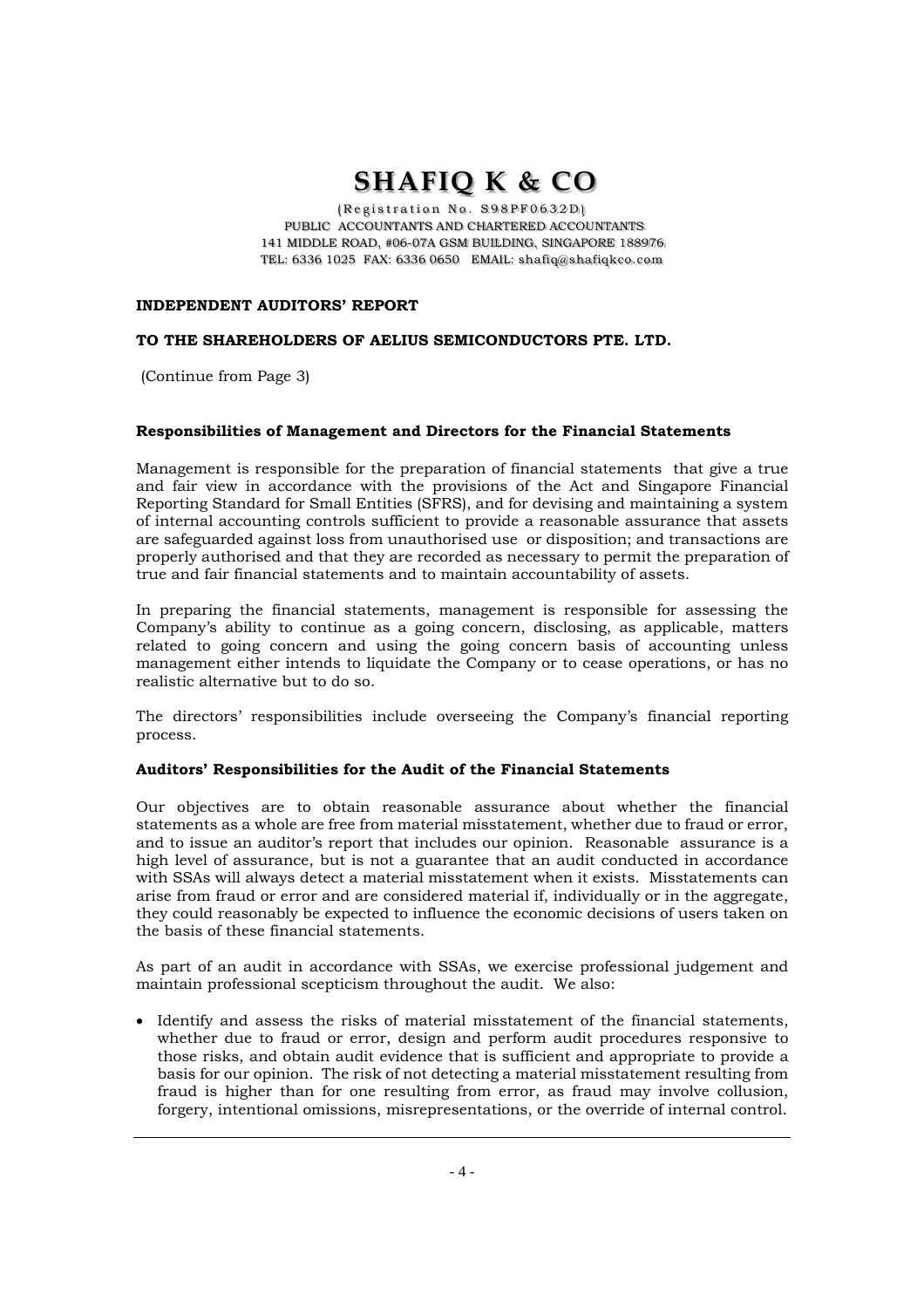## **SHAFIO K & CO**

(Registration No. S98PF0632D) PUBLIC ACCOUNTANTS AND CHARTERED ACCOUNTANTS 141 MIDDLE ROAD, #06-07A GSM BUILDING, SINGAPORE 188976 TEL: 6336 1025 FAX: 6336 0650 EMAIL: shafiq@shafiqkco.com

#### **INDEPENDENT AUDITORS' REPORT**

## TO THE SHAREHOLDERS OF AELIUS SEMICONDUCTORS PTE. LTD.

(Continue from Page 4)

- Obtain an understanding of internal control relevant to the audit in order to design audit procedures that are appropriate in the circumstances, but not for the purpose of expressing an opinion on the effectiveness of the Company's internal control.
- Evaluate the appropriateness of accounting policies used and the reasonableness of  $\bullet$ accounting estimates and related disclosures made by management.
- Conclude on the appropriateness of management's use of the going concern basis of accounting and, based on the audit evidence obtained, whether a material uncertainty exists related to events or conditions that may cast significant doubt on the Company's ability to continue as a going concern. If we conclude that a material uncertainty exists, we are required to draw attention in our auditor's report to the related disclosures in the financial statements or, if such disclosures are inadequate, to modify our opinion. Our conclusions are based on the audit evidence obtained up to the date of our auditor's report. However, future events or conditions may cause the Company to cease to continue as a going concern.
- Evaluate the overall presentation, structure and content of the financial statements, including the disclosures, and whether the financial statements represent the underlying transactions and events in a manner that achieves fair presentation.

We communicate with the directors regarding, among other matters, the planned scope and timing of the audit and significant audit findings, including any significant deficiencies in internal control that we identify during our audit.

#### Report on Other Legal and Regulatory Requirements

In our opinion, the accounting and other records required by the Act to be kept by the Company have been properly kept in accordance with the provisions of the Act.

**SHAFIQ K & CO** Public Accountants and Chartered Accountants

Singapore, 30 April 2019

 $-5-$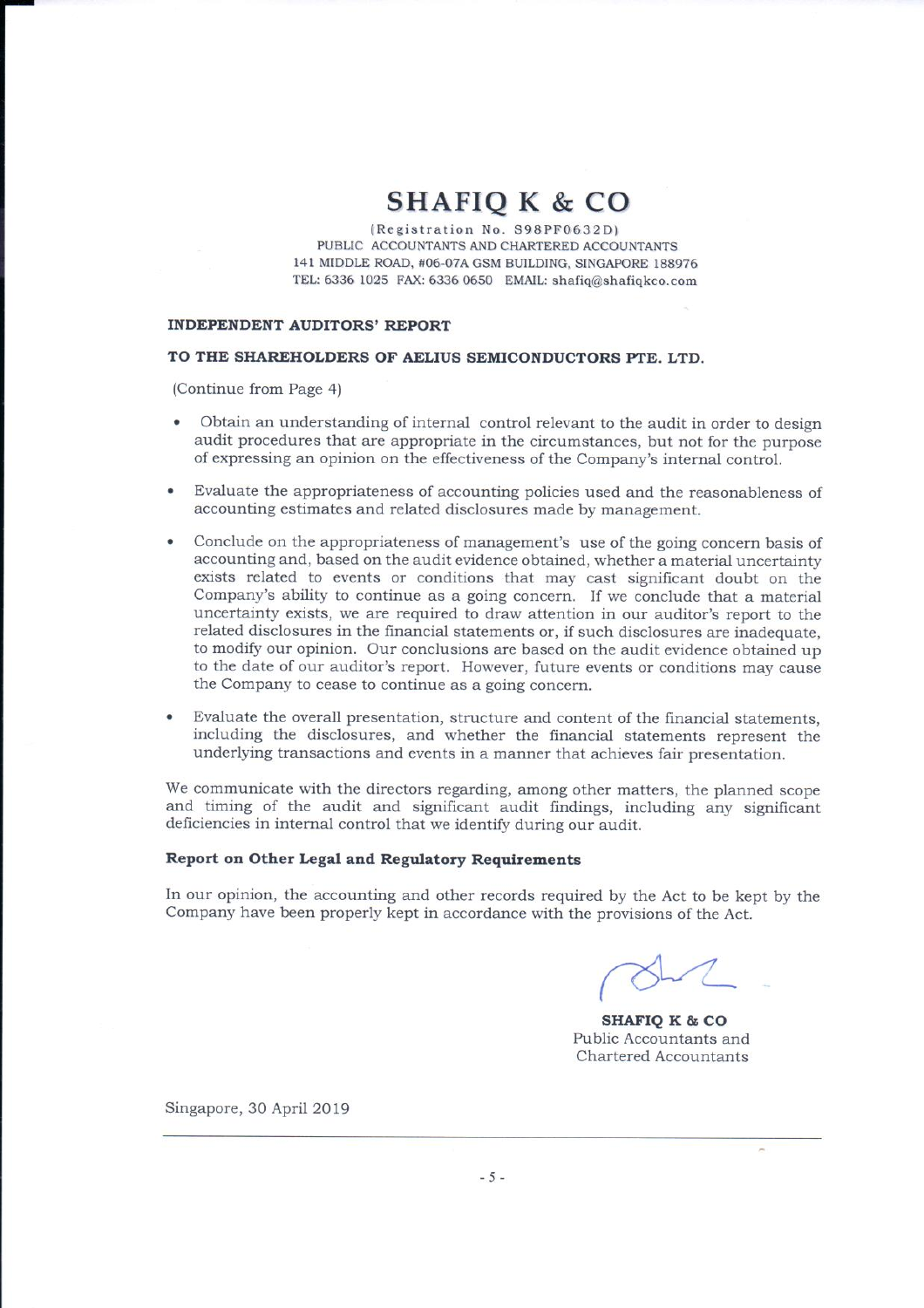(Company Registration No. 201509289W)

## **STATEMENT OF FINANCIAL POSITION AS AT 31 MARCH 2019**

|                                 | <b>Note</b>    | $-2019$<br>S\$ | $-2018$<br>S\$ |
|---------------------------------|----------------|----------------|----------------|
| <b>ASSETS</b>                   |                |                |                |
| <b>Non-current asset</b>        |                |                |                |
| Plant and equipment             | 3              | 670            | 1,117          |
| <b>Current assets</b>           |                |                |                |
| Inventory                       | $\overline{4}$ | 263,351        | 33,466         |
| Trade and other receivables     | 5              | 20,433         | 23,489         |
| Bank balance                    |                | 489,562        | 111,409        |
|                                 |                | 773,346        | 168,364        |
|                                 |                |                |                |
| <b>Total assets</b>             |                | 774,016        | 169,481        |
| <b>LIABILITIES</b>              |                |                |                |
| <b>Current liabilities</b>      |                |                |                |
| Trade and other payables        | 6              | 83,663         | 30,723         |
| Advance payments from customers |                | 106,555        | 20,823         |
|                                 |                |                |                |
| <b>Total liabilities</b>        |                | 190,218        | 51,546         |
|                                 |                |                |                |
| <b>Net assets</b>               |                | 583,798        | 117,935        |
| <b>EQUITY</b>                   |                |                |                |
| Share capital                   | 7              | 1,117,000      | 717,000        |
| <b>Accumulated losses</b>       |                | (533, 202)     | (599,065)      |
|                                 |                | 583,798        | 117,935        |

The annexed notes form an integral part of these financial statements.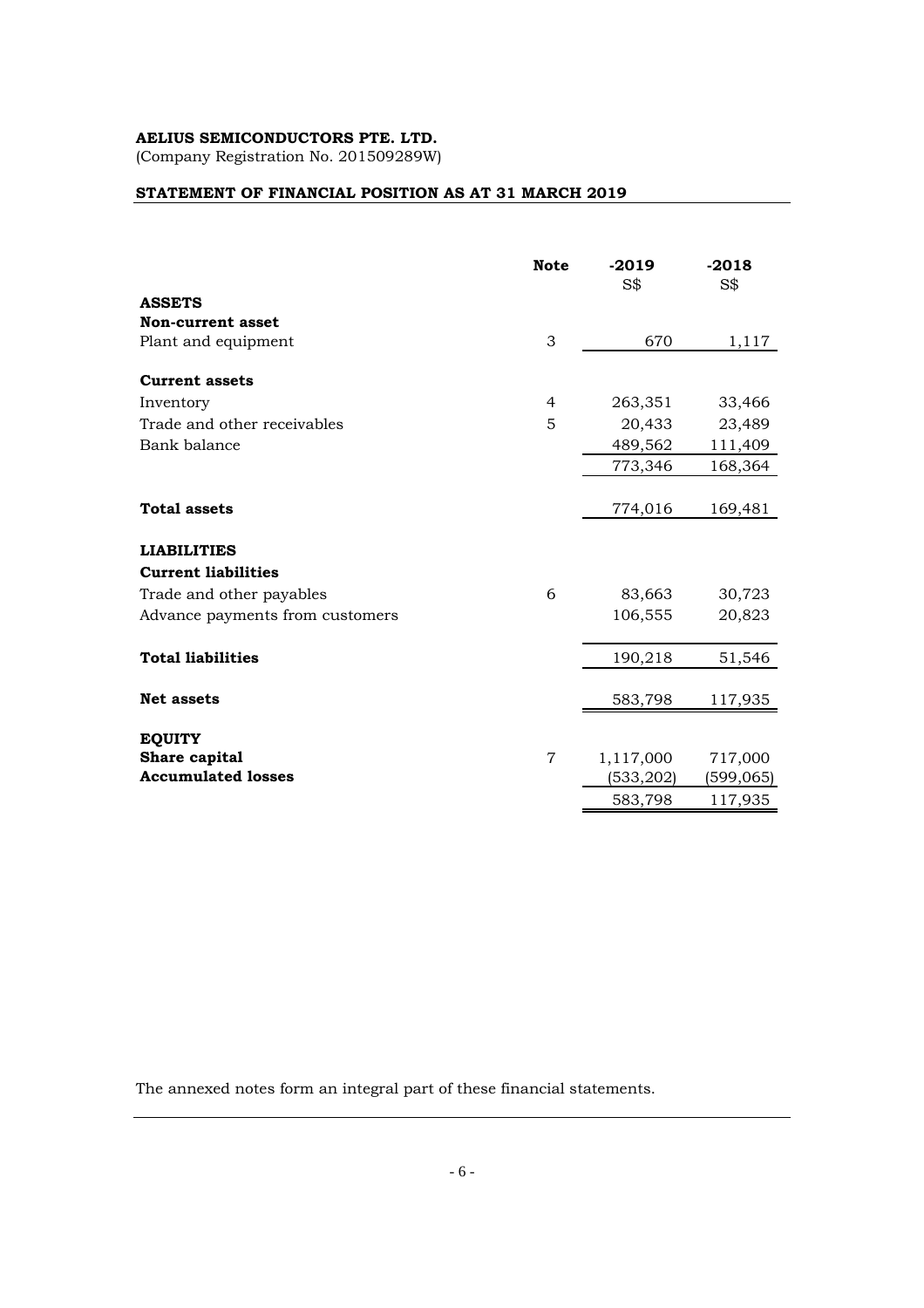(Company Registration No. 201509289W)

### **STATEMENT OF COMPREHENSIVE INCOME FOR THE YEAR 31 MARCH 2019**

|                                 | <b>Note</b> | $-2019-$<br>S\$ | $-2018-$<br>S\$ |
|---------------------------------|-------------|-----------------|-----------------|
| Revenue                         |             |                 |                 |
| Sales                           |             | 530,811         | 248,114         |
| Exchange gain                   |             |                 | 6,592           |
| Sundry income                   |             | 125             | 449             |
|                                 |             | 530,936         | 255,155         |
| Less: Cost and expenses         |             |                 |                 |
| Purchases                       |             | 396,142         | 168,839         |
| Change in inventory             |             | (229, 885)      | 26,184          |
| Freight charges                 |             | 19,107          | 1,045           |
| Office rental                   |             | 39,045          | 52,358          |
| Other expenses                  |             | 7,650           | 5,344           |
| Depreciation                    |             | 447             | 745             |
| Legal and professional fees     | 8           | 21,172          | 7,064           |
| Staff costs                     | 9           | 168,306         | 167,227         |
| Exchange loss                   |             | 3,988           |                 |
| Travelling expenses             |             | 13,004          | 10,421          |
| Royalty fees to holding company |             | 26,097          | 11,462          |
|                                 |             | 465,073         | 450,689         |
| Profit/(loss) before tax        |             | 65,863          | (195, 534)      |
| Tax expense                     | 10          |                 |                 |
| Net profit/(loss)               |             | 65,863          | (195, 534)      |

The annexed notes form an integral part of these financial statements.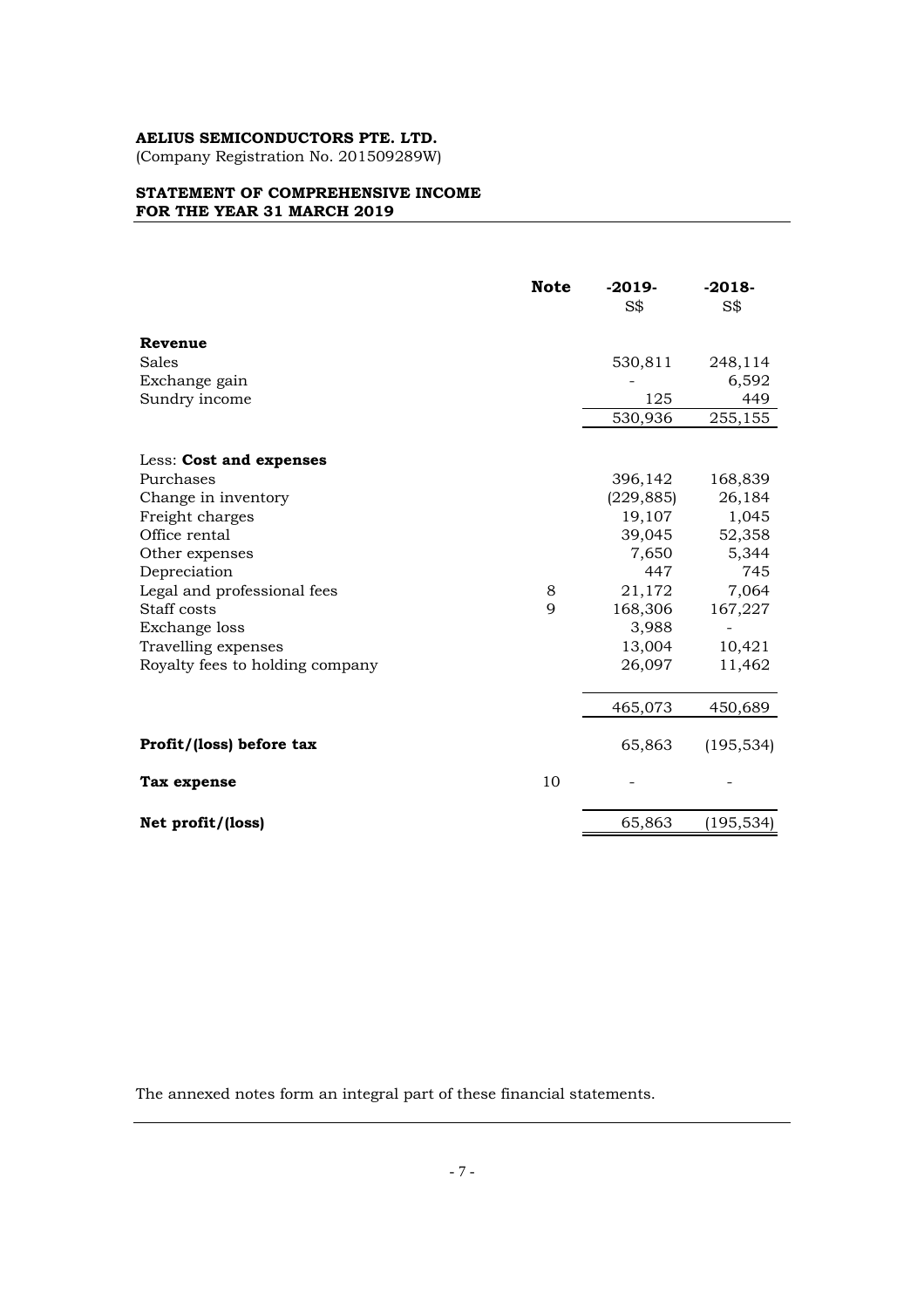(Company Registration No. 201509289W)

### **STATEMENT OF CHANGES IN EQUITY FOR THE YEAR ENDED 31 MARCH 2019**

|                                   | <b>Note</b> | $-2019-$<br>$S\$ | $-2018-$<br>$S\$ |
|-----------------------------------|-------------|------------------|------------------|
| Share capital<br>At the beginning |             | 717,000          | 717,000          |
| Issued                            | 7           | 400,000          |                  |
| Balance at the end                |             | 1,117,000        | 717,000          |
| <b>Accumulated losses</b>         |             |                  |                  |
| At the beginning                  |             | (599, 065)       | (403, 531)       |
| Net $profit/$ (loss)              |             | 65,863           | (195,534)        |
| At the end                        |             | (533, 202)       | (599,065)        |
| Total                             |             | 583,798          | 117,935          |

The annexed notes form an integral part of these financial statements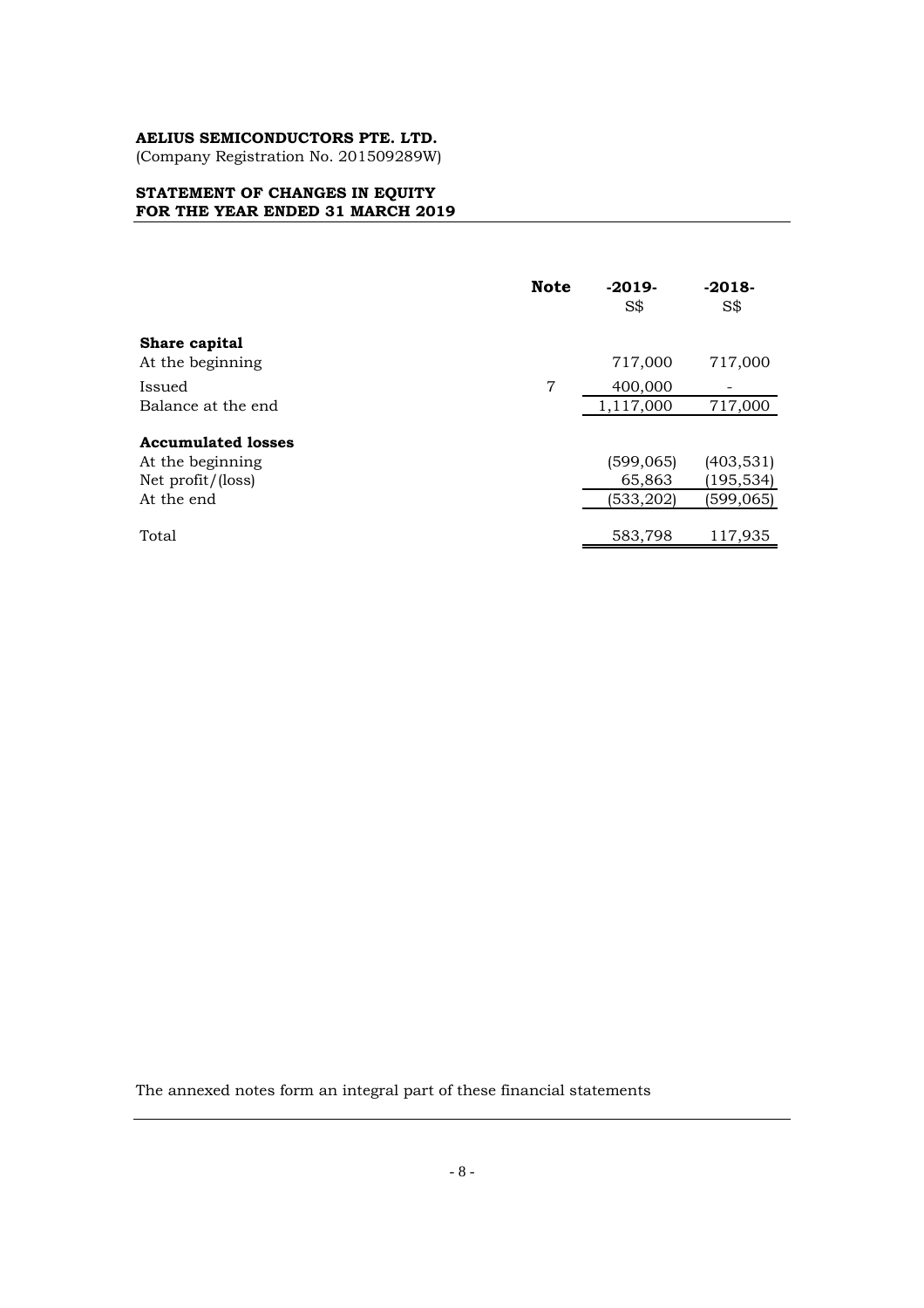(Company Registration No. 201509289W)

## **CASH FLOW STATEMENT FOR THE YEAR ENDED 31 MARCH 2019**

| CASH FLOWS FROM OPERATING ACTIVITIES     | $-2019-$<br>S\$ | $-2018-$<br>S\$ |
|------------------------------------------|-----------------|-----------------|
| Profit /(Loss) before taxation           | 65,863          | (195, 534)      |
| <b>Adjustment for:</b>                   |                 |                 |
| Depreciation                             | 447             | 745             |
|                                          | 66,310          | (194, 789)      |
| Operating cash flow before working       |                 |                 |
| capital changes                          |                 |                 |
| Changes in working capital:              |                 |                 |
| Trade and other receivables              | 3,056           | 10,755          |
| Inventory                                | (229, 885)      | 26,184          |
| Trade and other payables                 | 52,940          | (52, 130)       |
| Advance payments from customers          | 85,732          | 20,823          |
| Cash generated from/(used in) operations | (21, 847)       | (189, 157)      |
| CASH FLOWS FROM FINANCING ACTIVITIES     |                 |                 |
| Issue of shares                          | 400,000         |                 |
| Net cash inflow in financing activities  | 400,000         |                 |
| <b>NET INCREASE IN BANK BALANCES</b>     | 378,153         | (189, 157)      |
| <b>BANK BALANCE AT BEGINNING</b>         | 111,409         | 300,566         |
| <b>BANK BALANCE AT END</b>               | 489,562         | 111,409         |

The annexed notes form an integral part of these financial statements.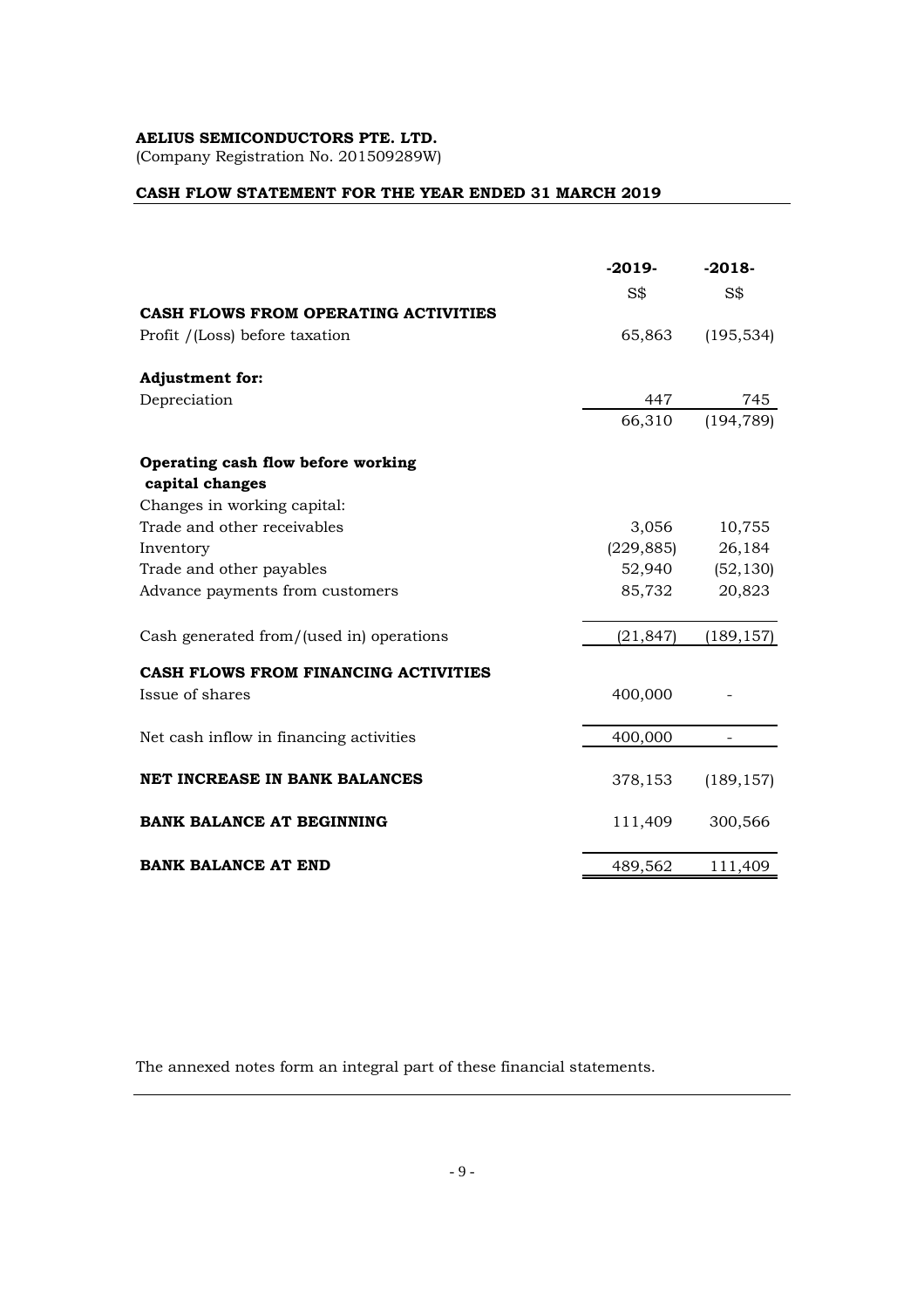(Company Registration No. 201509289W)

#### **NOTES TO THE FINANCIAL STATEMENTS – 31 MARCH 2019**

These notes form an integral part of and should be read in conjunction with the accompanying financial statements.

#### **1) GENERAL**

The financial statements of AELIUS SEMICONDUCTORS PTE. LTD. for the financial year ended 31 March 2019 were authorised for issue in accordance with a resolution by written means of the directors on 30 April 2019.

The company is a private company limited by shares, domiciled and incorporated in Singapore. The address of the company's registered office is 141 Middle Road, #06-07A GSM Building, Singapore 188976.

The principal activities of the company are those of design and development of engineering products.

## **2) SIGNIFICANT ACCOUNTING POLICIES**

#### **a) Basis of preparation**

These financial statements have been prepared in accordance with Singapore Financial Reporting Standard for Small Entities (SFRS). The financial statements have been prepared under the historical cost convention, except as disclosed in the accounting policies below.

The preparation of financial statements in conformity with SFRS requires management to exercise its judgement in the process of applying the Company's accounting policies. It also requires the use of certain critical accounting estimates and assumptions.

#### **b) Adoption of new and amended standards and interpretations**

The accounting policies adopted are consistent with those of the previous financial year except that in the current financial year, the Company has adopted all the new and amended standards which are relevant to the Company and are effective for annual financial periods beginning on or after 1 January 2018. Except for the adoption of the new standard on Revenue from Contracts with Customers, See Note 2 (i), the adoption of this standard did not have any material effect on the financial performance or position of the Company.

## **c) Key sources of estimation uncertainty**

Useful lives of plant and equipment

The useful lives of plant and equipment are reviewed at each balance sheet date and adjusted accordingly whenever the useful lives differ significantly.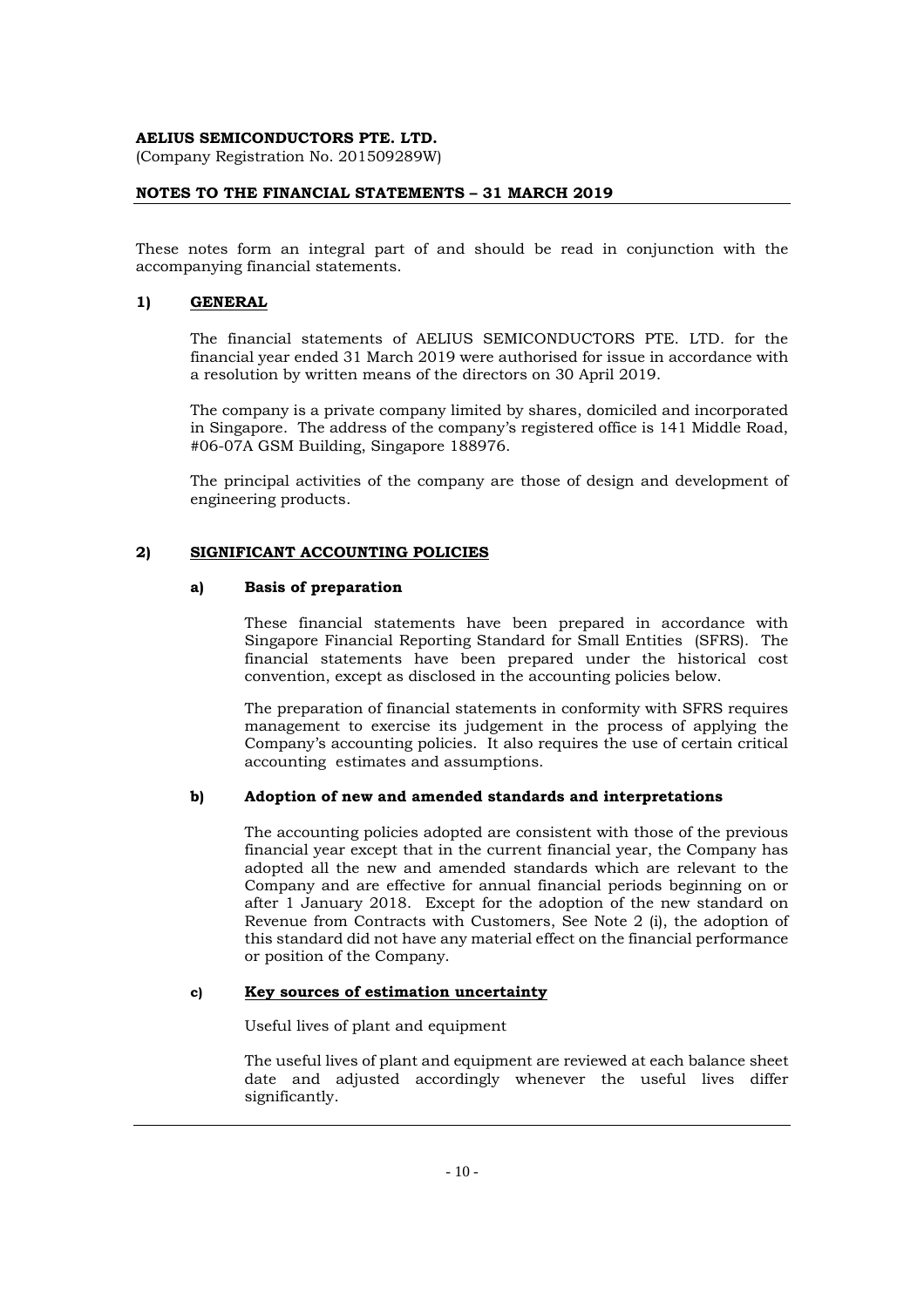(Company Registration No. 201509289W)

#### **NOTES TO THE FINANCIAL STATEMENTS – 31 MARCH 2019**

Impairment of non- financial assets

Non-financial assets are assessed for any objective indication of impairment at each balance sheet date.

Impairment of trade and other receivables

Assessment is made at each balance sheet date, whether there is any objective evidence that a financial asset is impaired. This requires assessment of various factors affecting debtors probability of payments.

#### **d) Plant and equipment**

Plant and equipment are stated at cost less accumulated depreciation and any impairment in value. Depreciation is calculated on the straight line method over their estimated useful lives. The estimated useful lives have been taken as follows:

|          | No. of years |
|----------|--------------|
| Computer |              |

Fully depreciated assets are retained in the financial statements until they are no longer in use.

#### **e) Foreign currencies**

Transactions in foreign currencies are measured and recorded in Singapore dollars, using the exchange rate in effect at the date of the transaction. Monetary assets and liabilities in foreign currencies are translated into Singapore dollars at rates of exchange approximating those ruling at the balance sheet date. All exchange adjustments are recognised in the income statement.

### **f) Impairment of non-financial assets**

Assets are reviewed for impairment whenever events or changes in circumstances indicate that the carrying amount of the asset may not be recoverable. Whenever the carrying amount of an asset exceeds its recoverable amount, an impairment loss is recognized in income and expenditure statement for items of assets carried at cost. The recoverable amount is the higher of an asset's net selling price and value in use. The net selling price is the amount obtainable from the sale of an asset in an arm's length transaction. Value in use is the present value of estimated future cash flows expected to arise from the continuing use of an asset and from its disposal at the end of its useful life. Recoverable amounts are estimated for individual assets or, if it is not possible, for the cashgenerating unit.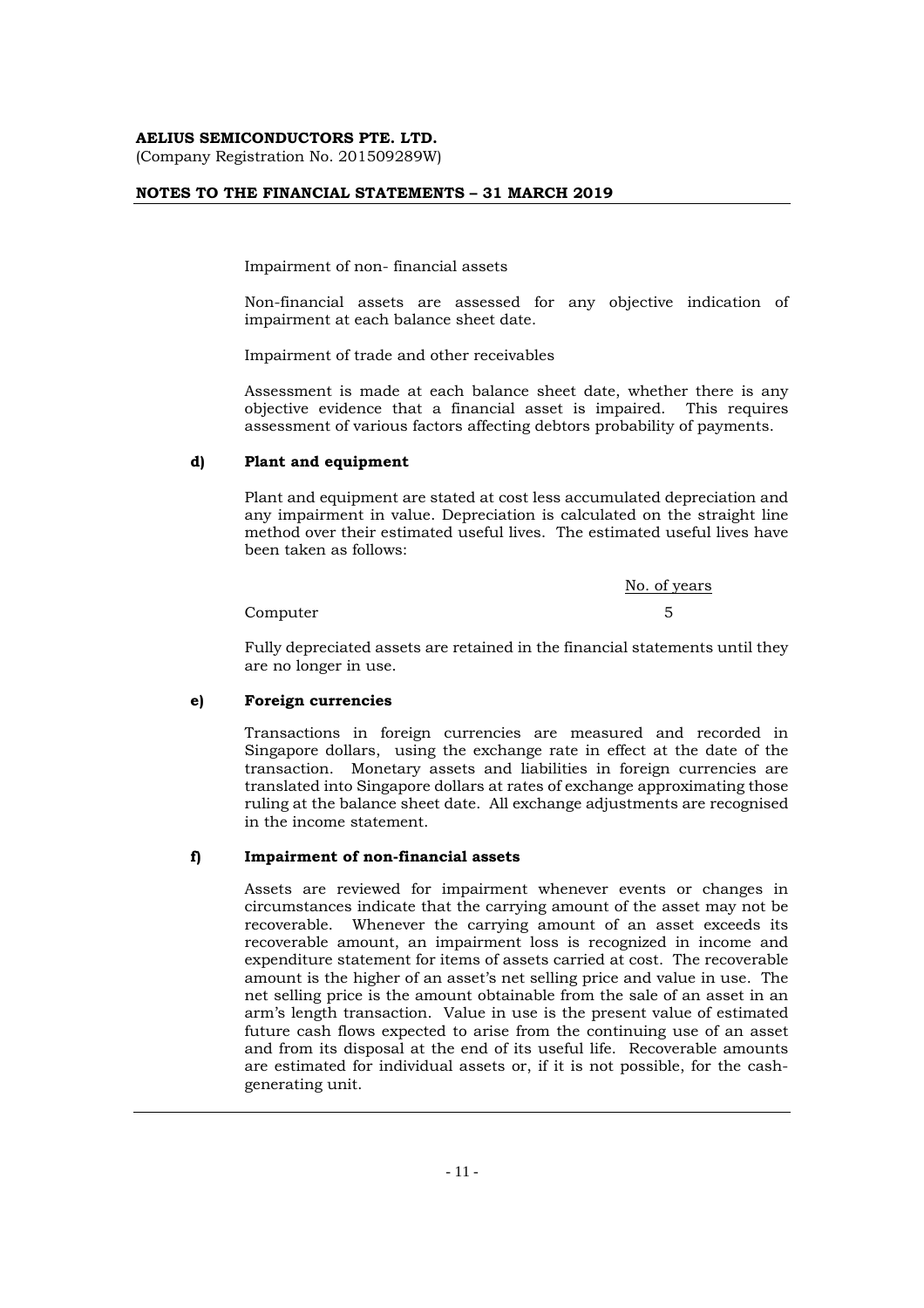(Company Registration No. 201509289W)

#### **NOTES TO THE FINANCIAL STATEMENTS – 31 MARCH 2019**

Reversal of an impairment loss recognized in prior years is recorded when there is an indication that the impairment loss recognized for an asset no longer exists or has decreased. The reversal is recorded in income statement or as a revaluation increase.

## **g) Operating leases**

Rentals payable under operating leases are charged to income statement on a straight line basis over the lease term.

## **h) Inventories**

Inventories are stated at the lower of cost and net realisable value. Cost is determined by weighted average method. Net realisable value is the estimate of the selling price in the ordinary course of business, less the costs of selling expenses.

Provision is made where necessary for obsolete, slow-moving and defective inventories.

## **i) Revenue**

Revenue is measured based on the consideration to which the Company expects to be entitled in exchange of transferring promised goods or services to a customer, excluding amounts collected on behalf of third parties.

Revenue is recognised when the Company satisfies a performance obligation by transferring a promised good or service to the customer, which is when the customer obtains control of the good or service. A performance obligation may be satisfied at a point in time or over time. The amount of revenue recognised is the amount allocated to the satisfied performance obligation.

## **j) Employee benefits**

Defined contribution plans

 The company makes contributions to the Central Provident Fund scheme in Singapore,a defined contribution pension scheme. These contributions are recognised as an expense in the period in which the related service is performed.

## **k) Trade and other receivables**

Trade and other receivables are recognised initially at fair value and subsequently measured at amortised cost using the effective interest method, less allowance for impairment. An allowance for impairment of trade and other receivables is established when there is objective evidence that the Company will not be able to collect all amounts due according to the original terms of the receivables. The amount of the allowance is the difference between the carrying amount and the present value of estimated future cash flows, discounted at the original effective interest rate. The amount of the allowance is recognised in the income statement.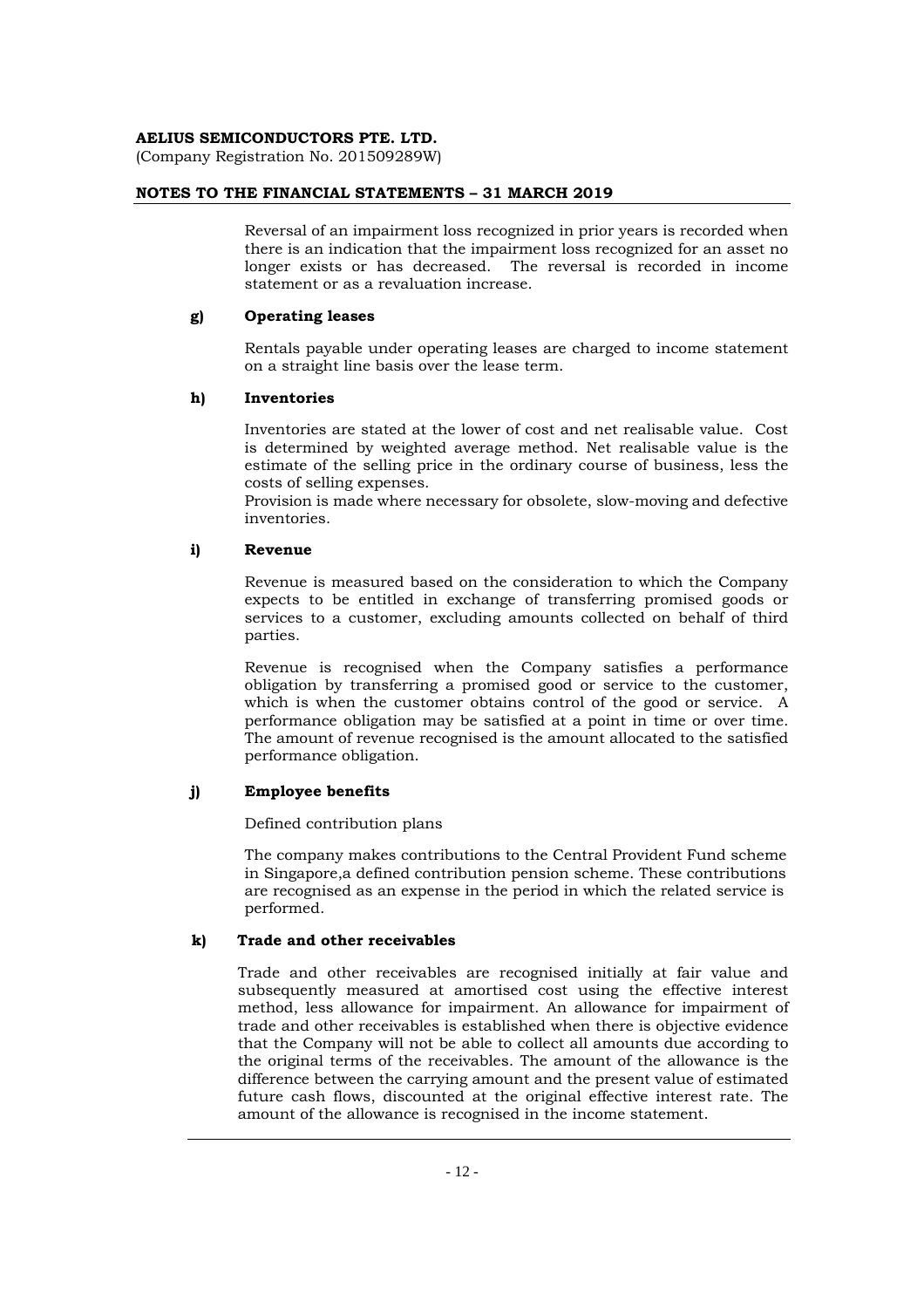(Company Registration No. 201509289W)

#### **NOTES TO THE FINANCIAL STATEMENTS – 31 MARCH 2019**

#### **l) Trade and other payables**

Trade and other payables are initially measured at fair value, and subsequently measured at amortised cost, using the effective interest method.

#### **m) Income tax**

Income tax for the financial year comprises current and deferred tax. Income tax is recognised in the income and expenditure statement except to the extent that it relates to items recognised directly in equity, in which such tax is recognised in equity.

Current taxation is provided based on the tax payable on the income for the financial year that is chargeable to tax.

Deferred income tax is provided, using the liability method, on all temporary differences at the balance sheet date between the tax bases of assets and liabilities and their carrying amounts for financial reporting purposes.

Deferred tax liabilities are recognised for all taxable temporary differences.

Deferred tax assets are recognised for all deductible temporary differences, carry forward of unused tax losses and unused tax credits to the extent that it is probable that future taxable profit will be available against which the deductible temporary differences, carry forward of unused tax losses and tax credits can be utilised. The carrying amount of deferred tax assets is reviewed at each balance sheet date and reduced to the extent that it is no longer probable that sufficient taxable profit will be available to allow all or part of the deferred tax asset to be utilised.

Deferred tax assets and liabilities are measured at the tax rates that are expected to apply to the period when the asset is realised or the liability is settled, based on tax rates that have been enacted or substantively enacted at the balance sheet date.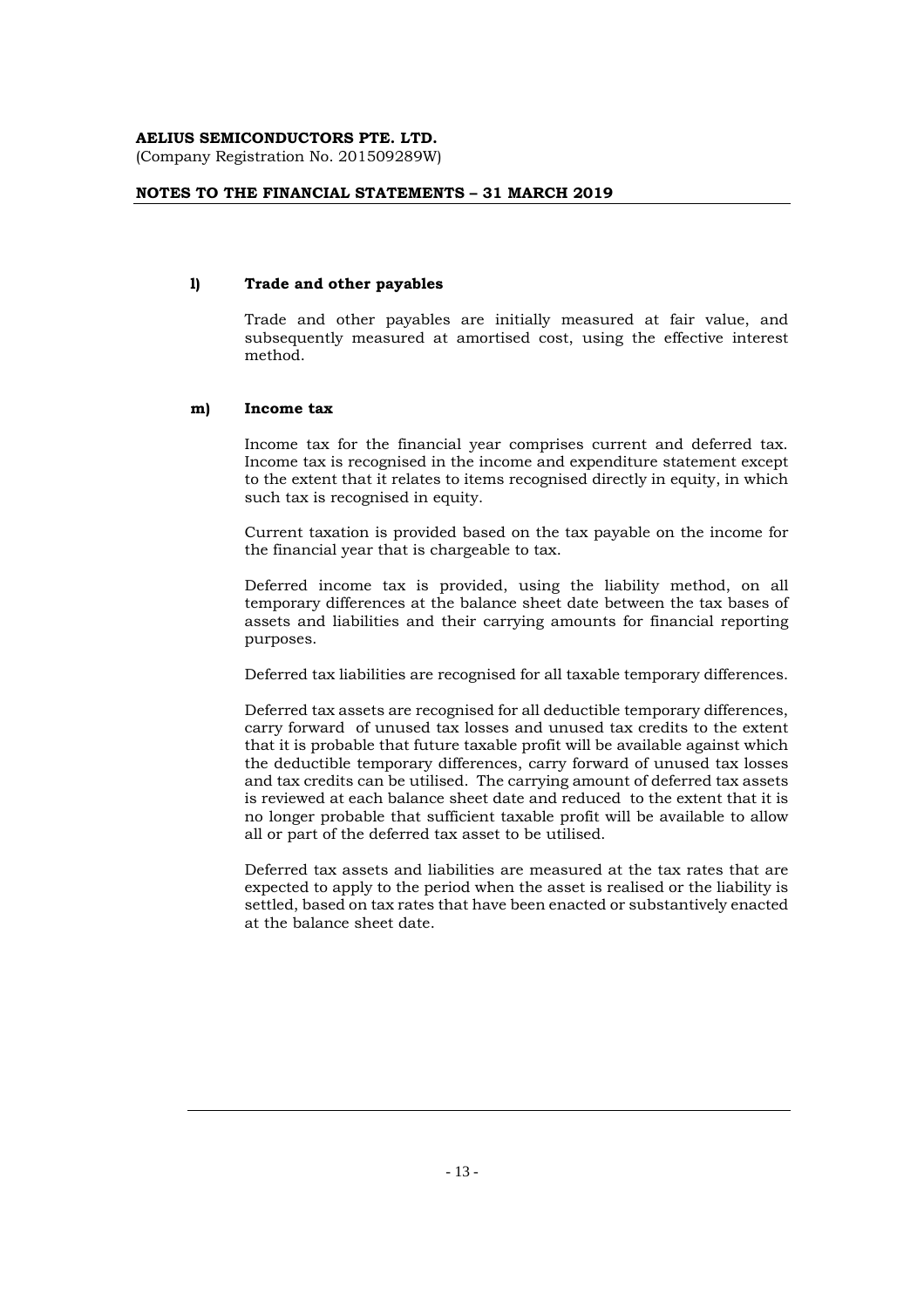(Company Registration No. 201509289W)

## **NOTES TO THE FINANCIAL STATEMENTS – 31 MARCH 2019**

## **3) PLANT AND EQUIPMENT**

|                                 | Computer |
|---------------------------------|----------|
| Cost                            | S\$      |
| At $1/4/2018$                   | 1,862    |
| Additions                       |          |
| Disposal                        |          |
| At 31/3/2019                    | 1,862    |
|                                 |          |
| <b>Accumulated Depreciation</b> |          |
| At $1/4/2018$                   | 745      |
| Additions                       | 447      |
| Disposal                        |          |
| At 31/3/2019                    | 1,192    |
|                                 |          |
| <b>Net Book Value 2019</b>      | 670      |
|                                 |          |
|                                 |          |
| Cost                            | S\$      |
| At $1/4/2017$                   | 1,862    |
| Additions                       |          |
| Disposal                        |          |
| At 31/3/2018                    | 1,862    |
|                                 |          |
| <b>Accumulated Depreciation</b> |          |
| At $1/4/2017$                   |          |
| Additions                       | 745      |
| Disposal                        |          |
| At 31/3/2018                    | 745      |
|                                 |          |

## **4) INVENTORY**

This consists of engineering materials.

## **5) TRADE AND OTHER RECEIVABLES**

|                             | $-2019-$ | $-2018-$ |
|-----------------------------|----------|----------|
|                             | S\$      | S\$      |
| Trade debtor                | 5,378    | 814      |
| Prepayments                 | 3,126    | 11,717   |
| Deposits                    | 5,840    | 7,980    |
| Recoverables                | 3,276    | 2,978    |
| Advance payment to supplier | 2,813    |          |
|                             | 20,433   | 23,489   |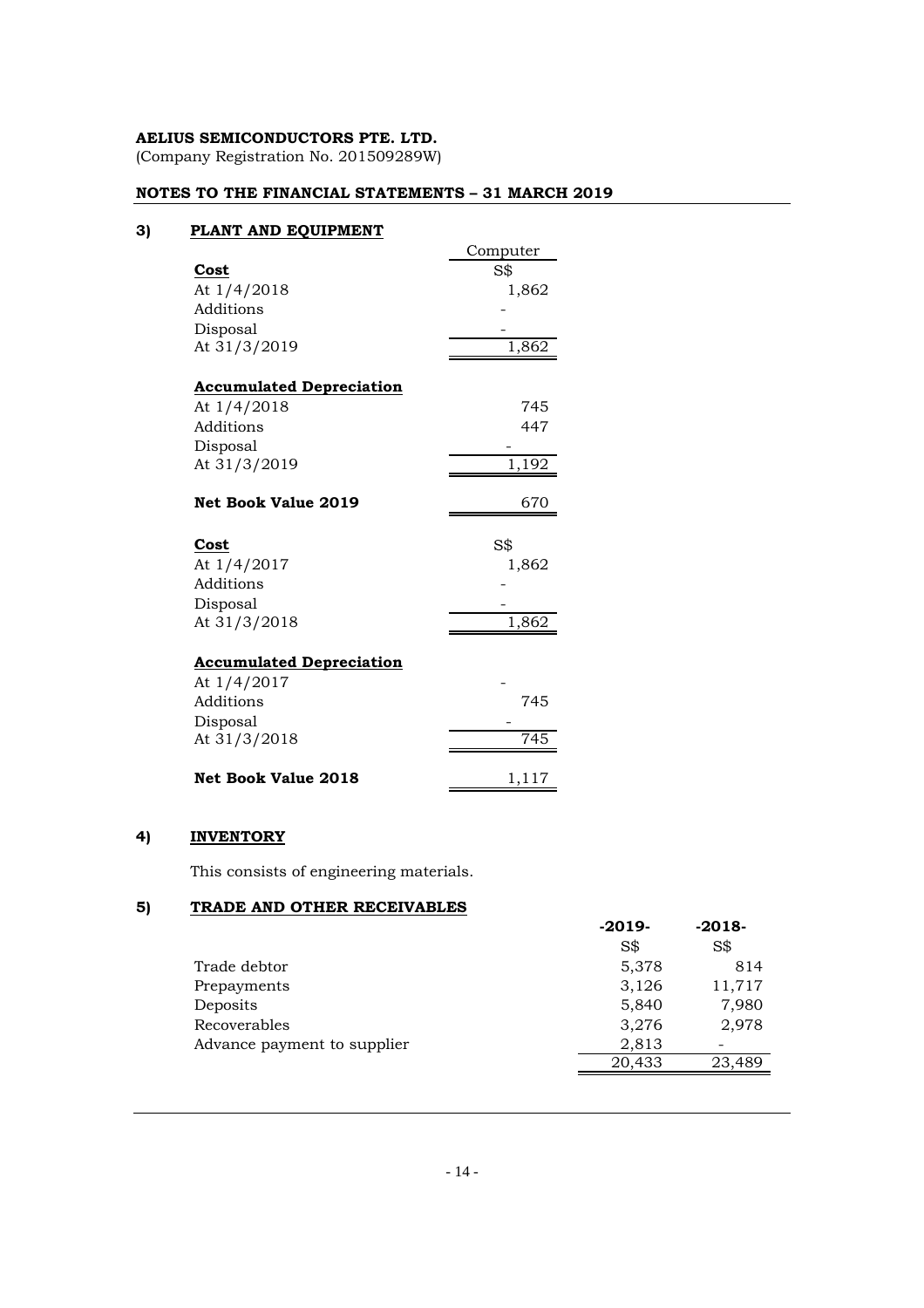(Company Registration No. 201509289W)

#### **NOTES TO THE FINANCIAL STATEMENTS – 31 MARCH 2019**

#### **6) TRADE AND OTHER PAYABLES**

|                                   | $-2019-$<br>S\$ | $-2018-$<br>S\$          |
|-----------------------------------|-----------------|--------------------------|
| Trade creditors - holding company | 29,555          | 16,864                   |
| - others                          | 27,012          | $\overline{\phantom{a}}$ |
| Accruals                          | 14,577          | 13,859                   |
| Amount due to director            | 12,519          |                          |
|                                   | 83,663          | 30,723                   |

#### **7) SHARE CAPITAL**

|                                      | $-2019-$  | $-2018-$ |
|--------------------------------------|-----------|----------|
|                                      | S\$       | S\$      |
| At the beginning                     | 717,000   | 717,000  |
| Issued                               | 400,000   |          |
| At the end - 111,700 ordinary shares | 1,117,000 | 717,000  |

The company issued 40,000 shares to holding company at a consideration of \$400,000/- for working capital.

The holders of the ordinary shares are entitled to receive dividends as and when declared by the Company. All ordinary shares carry one vote per share without restrictions. The ordinary shares have no par value.

## **8) LEGAL AND PROFESSIONAL FEES**

This includes fees to director amounting to \$12,519/- (2018: Nil).

## **9) STAFF COSTS**

|                                | $-2019-$ | $-2018-$ |
|--------------------------------|----------|----------|
|                                | S\$      | S\$      |
| Salaries and bonus             | 156,876  | 148,496  |
| Employer's contribution to CPF | 11,430   | 8,380    |
| Staff accommodation            |          | 10,351   |
|                                | 168,306  | 167,227  |
|                                |          |          |